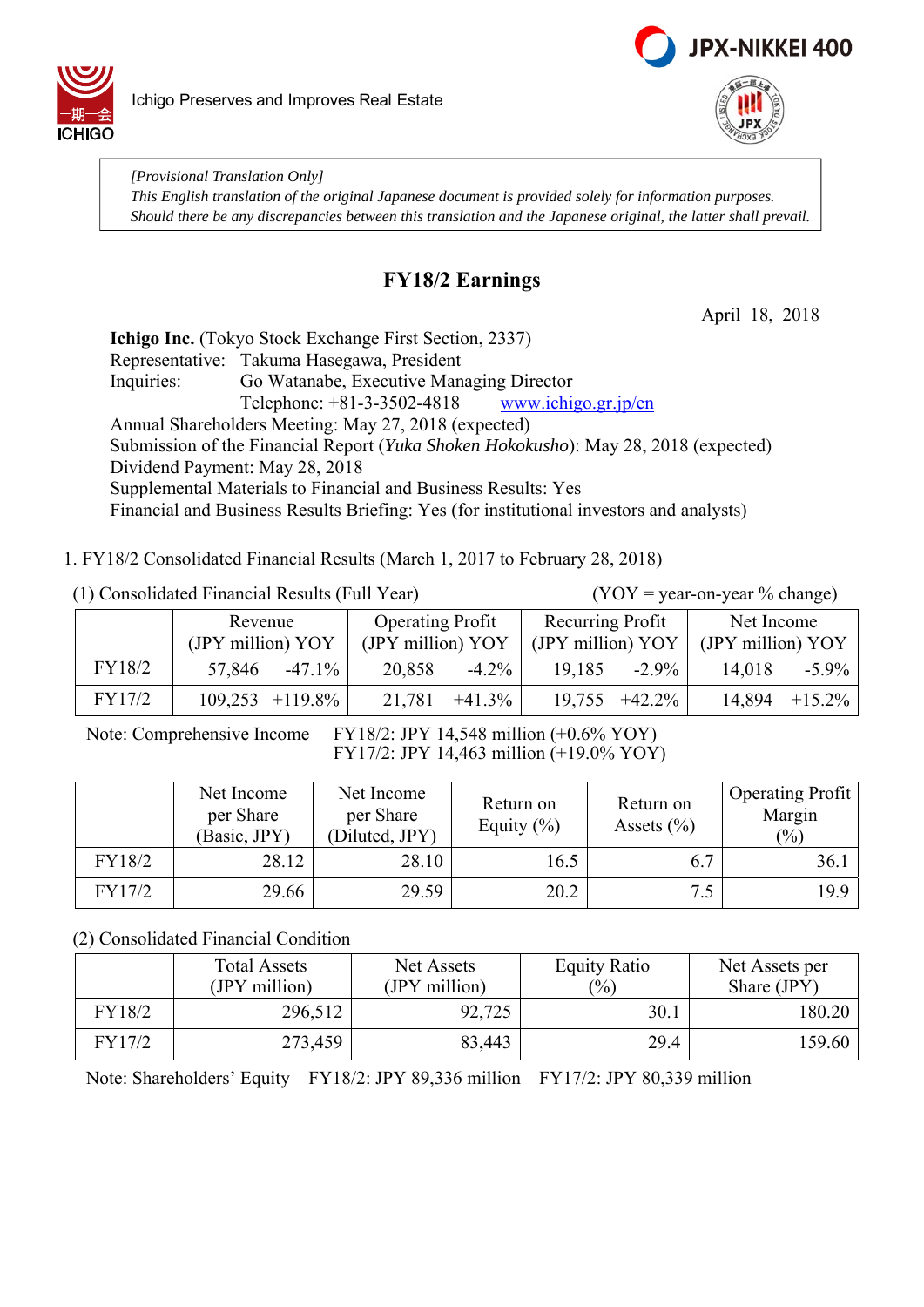## (3) Consolidated Cash Flow

|        | Cash Flow from<br>Operations<br>(JPY million) | Cash Flow from<br>Investments<br>(JPY million) | Cash Flow from<br>Financing<br>(JPY million) | Cash and Cash<br>Equivalents<br>(JPY million) |
|--------|-----------------------------------------------|------------------------------------------------|----------------------------------------------|-----------------------------------------------|
| FY18/2 | 10,603                                        | $-5,645$                                       | $-6,124$                                     | 39,365                                        |
| FY17/2 | 21,547                                        | $-11,933$                                      | 6,377                                        | 41,369                                        |

Note: Cash Flow from Operations excluding impact of growth in Real Estate for Sale FY18/2: JPY 23,587 million FY17/2: JPY 28,708 million

## 2. Dividends

|                      |                          |                                                 |       | Dividend per Share (JPY) |               | Total                       | Payout Ratio             | Dividend on                                     |
|----------------------|--------------------------|-------------------------------------------------|-------|--------------------------|---------------|-----------------------------|--------------------------|-------------------------------------------------|
|                      | First                    | Second<br>Quarter   Quarter   Quarter   Quarter | Third | Fourth                   | Total         | Dividend<br>$(IPY$ million) | (Consolidated)<br>$(\%)$ | <b>Equity Ratio</b><br>(Consolidated)<br>$(\%)$ |
| FY17/2               |                          |                                                 |       |                          |               | 2,516                       | 16.9                     | 3.4                                             |
| FY18/2               |                          |                                                 |       | O                        | $\mathfrak b$ | 2,974                       | 21.3                     | 3.5                                             |
| FY19/2<br>(Forecast) | $\overline{\phantom{0}}$ |                                                 |       |                          | $\mathbf{r}$  |                             | 23.3                     |                                                 |

## 3. FY19/2 Full-Year Consolidated Earnings Forecast (March 1, 2018 to February 28, 2019)

 $(YOY = year-on-year \% change)$ 

|        | <b>Operating Profit</b><br>(JPY million) YOY |           | Recurring Profit<br>(JPY million) YOY |           | Net Income<br>(JPY million) YOY |          |       | Net Income per<br>Share (JPY) |
|--------|----------------------------------------------|-----------|---------------------------------------|-----------|---------------------------------|----------|-------|-------------------------------|
| FY19/2 | 25,000                                       | $+19.9\%$ | 22,000                                | $+14.7\%$ | 15,000                          | $+7.0\%$ | 30.10 | $+7.0\%$                      |

Note: Ichigo provides a full-year earnings forecast, but not a half-year forecast, because Ichigo believes the longer full-year forecast is more consistent with global best practice and the focus of Japan's Corporate Governance Code on growing long-term sustainable corporate value. In addition, Ichigo is focused on growing shareholder earnings (not revenue), with a particular focus on EPS, so from this year Ichigo will not be issuing a Revenue forecast.

4. Other

| т реландев нг эгднигеант сонвонаатса вабыснагтся<br>(material changes in scope of consolidation): | Yes                                                                               |
|---------------------------------------------------------------------------------------------------|-----------------------------------------------------------------------------------|
| New subsidiaries $(3)$ :                                                                          | SA3 GK Tokumei Kumiai,<br>Carpe Diem GK Tokumei Kumiai<br>Kinjo GK Tokumei Kumiai |
| Subsidiaries removed from consolidation:                                                          | Tiger Gate TMK                                                                    |

(2) Changes in accounting standards/principles, changes in accounting estimates, and revisions to previous financial statements

| (i) Changes in accounting standards/principles:             | None |
|-------------------------------------------------------------|------|
| (ii) Changes in accounting principles other than the above: | None |
| (iii) Changes in accounting estimates:                      | None |
| (iv) Revisions of previous financial statements:            | None |

(1) Changes in significant consolidated subsidiaries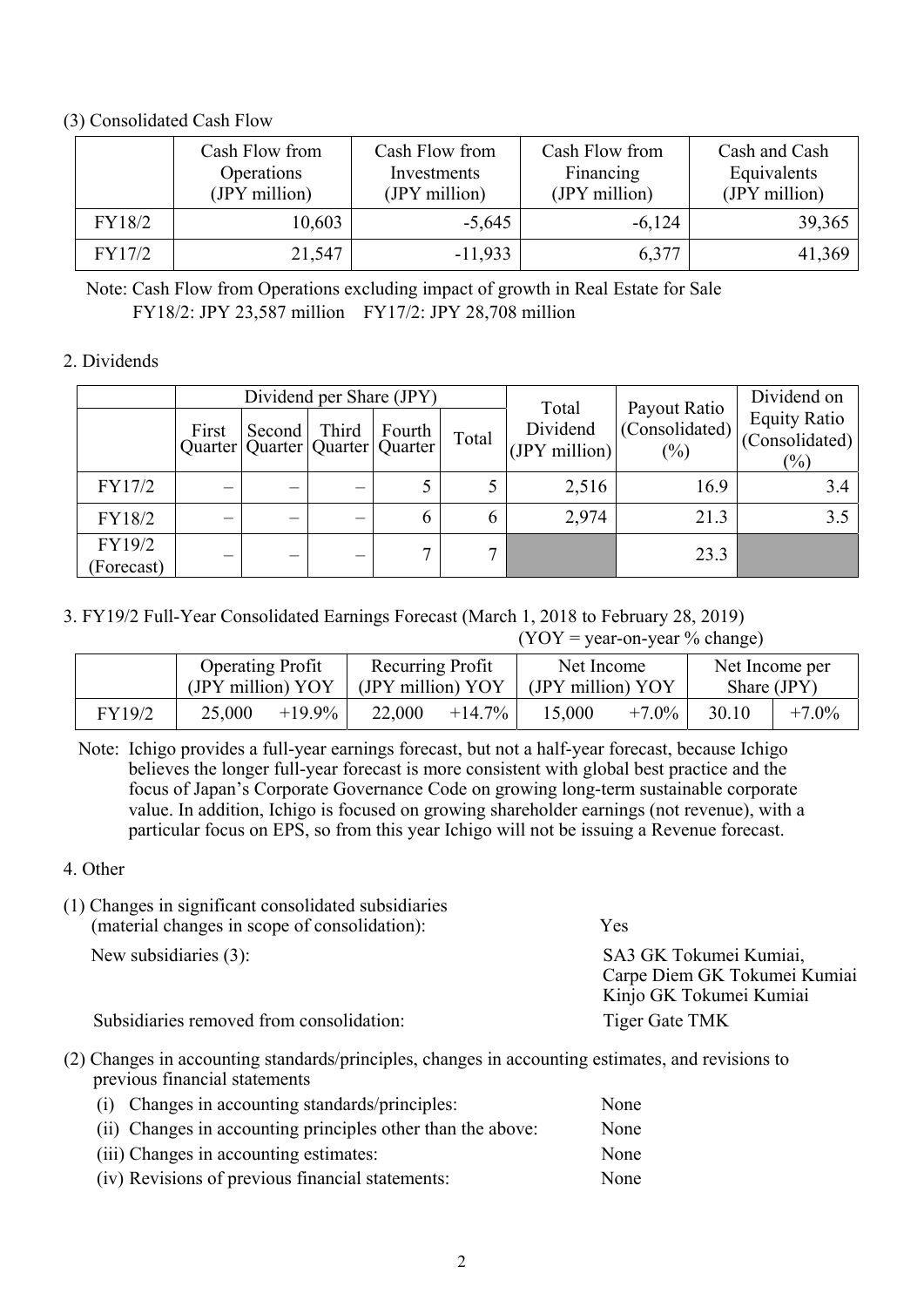## (3) Number of outstanding common shares

(i) Number of outstanding shares including treasury shares

| FY18/2: | 504,484,200                                |
|---------|--------------------------------------------|
| FY17/2: | 503,712,300                                |
|         | (ii) Number of treasury shares             |
| FY18/2: | 8,706,500                                  |
| FY17/2: | 329,600                                    |
|         | (iii) Average number of outstanding shares |
| FY18/2: | 498,475,625                                |
| FY17/2: | 502,257,080                                |

## Note on Appropriate Use of Forecasts

Forward-looking statements contained in these materials are based on judgments regarding information that was available to Ichigo as of the announcement date. However, these statements involve risk and uncertainties, and actual earnings may differ significantly from the indicated forecasts.

## 5. Segment Information

Asset Management generates fee income via the management of Ichigo Office (8975), Ichigo Hotel (3463), Ichigo Green (9282), and providing real estate services related to real estate acquisition, operations, and disposition.

Value-Add preserves and improves real estate. Ichigo receives rental income during the period it is carrying out its value-add, along with earning profits on sale that reflect the real estate's higher value after the value-add is complete.

Clean Energy is utility-scale solar power production that supplies clean energy and brings productive use to idle land.

Other is primarily legacy securities investments that are not related to the above three segments.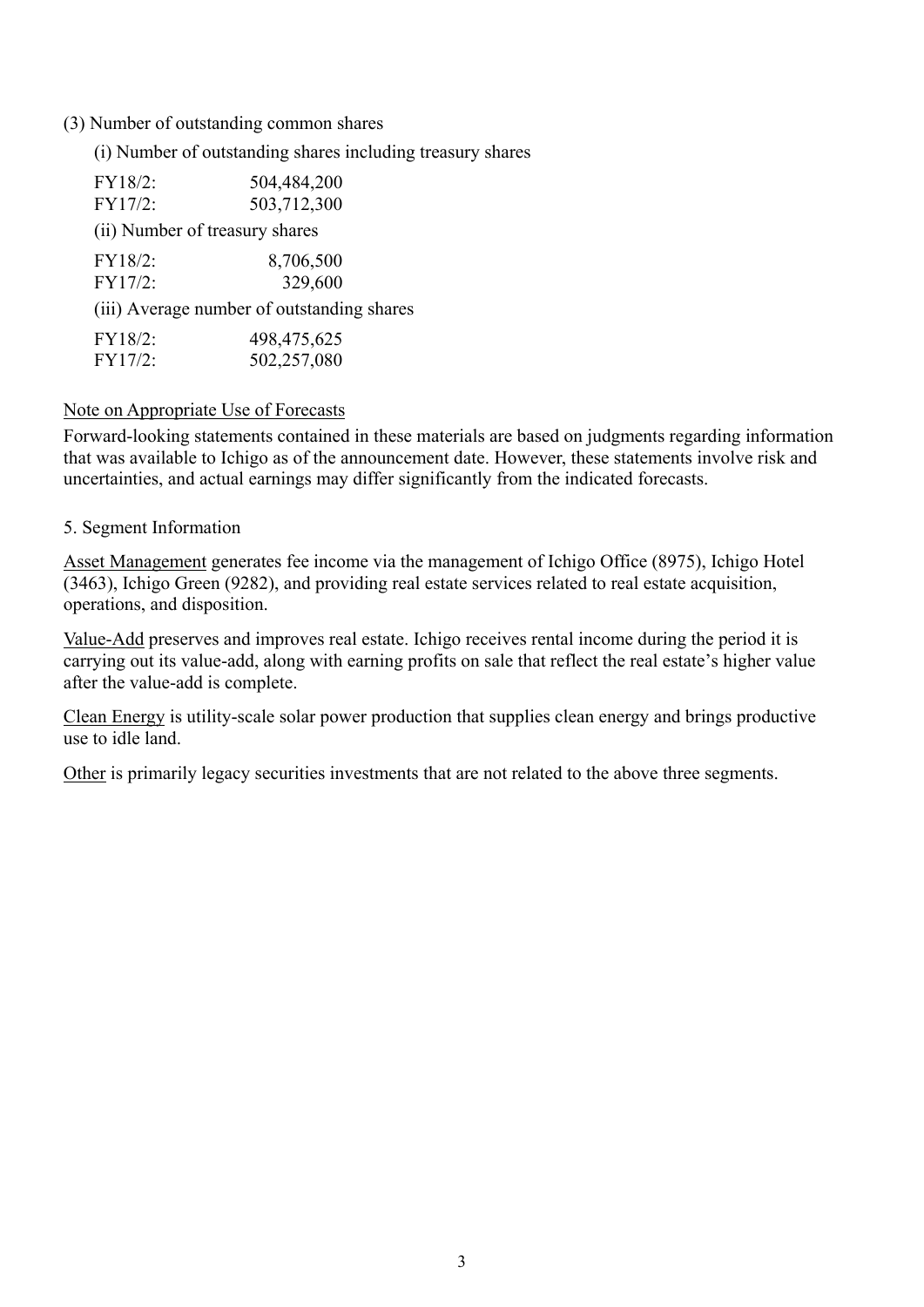# **Consolidated Balance Sheet (FY18/2)**

|                                             | FY17/2         | FY18/2         |
|---------------------------------------------|----------------|----------------|
|                                             | (Feb 28, 2017) | (Feb 28, 2018) |
| <b>Assets</b>                               |                |                |
| <b>Current Assets</b>                       |                |                |
| Cash and cash equivalents                   | 47,678         | 45,510         |
| Trade notes and accounts receivable         | 913            | 1,097          |
| Operational loan investments                | 1,324          | 1,324          |
| Operational securities investments          | 1,433          | 2              |
| Real estate for sale                        | 167,805        | 180,789        |
| Deferred tax assets                         | 516            | 342            |
| Other                                       | 3,125          | 2,643          |
| Less: allowance for doubtful accounts       | $-453$         | $-28$          |
| <b>Total Current Assets</b>                 | 222,344        | 231,681        |
| <b>Fixed Assets</b>                         |                |                |
| <b>Property, Plant, and Equipment</b>       |                |                |
| Buildings and structures                    | 10,173         | 14,273         |
| Depreciation                                | $-2,797$       | $-3,673$       |
| Buildings and structures (net)              | 7,375          | 10,600         |
| Solar power plant equipment                 | 7,822          | 20,895         |
| Depreciation                                | $-575$         | $-1,122$       |
| Solar power plant equipment (net)           | 7,246          | 19,773         |
| Land                                        | 18,627         | 26,993         |
| Buildings under construction                | 9              | 97             |
| Solar power plants under construction       | 12,308         | 969            |
| Other                                       | 416            | 483            |
| Depreciation                                | $-331$         | $-359$         |
| Other (net)                                 | 85             | 124            |
| <b>Total Property, Plant, and Equipment</b> | 45,654         | 58,558         |
| <b>Intangible Assets</b>                    |                |                |
| Goodwill                                    | 1,864          | 1,600          |
| Leasehold rights                            | 62             | 135            |
| Other                                       | 29             | 233            |
| <b>Total Intangible Assets</b>              | 1,956          | 1,968          |
| <b>Investments and Other Assets</b>         |                |                |
| Securities investments                      | 1,426          | 2,184          |
| Long-term loans receivable                  | 10             | 10             |
| Deferred tax assets                         | 339            | 68             |
| Other                                       | 1,820          | 2,132          |
| Less: allowance for doubtful accounts       | $-92$          | $-91$          |
| <b>Total Investments and Other Assets</b>   | 3,504          | 4,303          |
| <b>Total Fixed Assets</b>                   | 51,115         | 64,831         |
| <b>Total Assets</b>                         | 273,459        | 296,512        |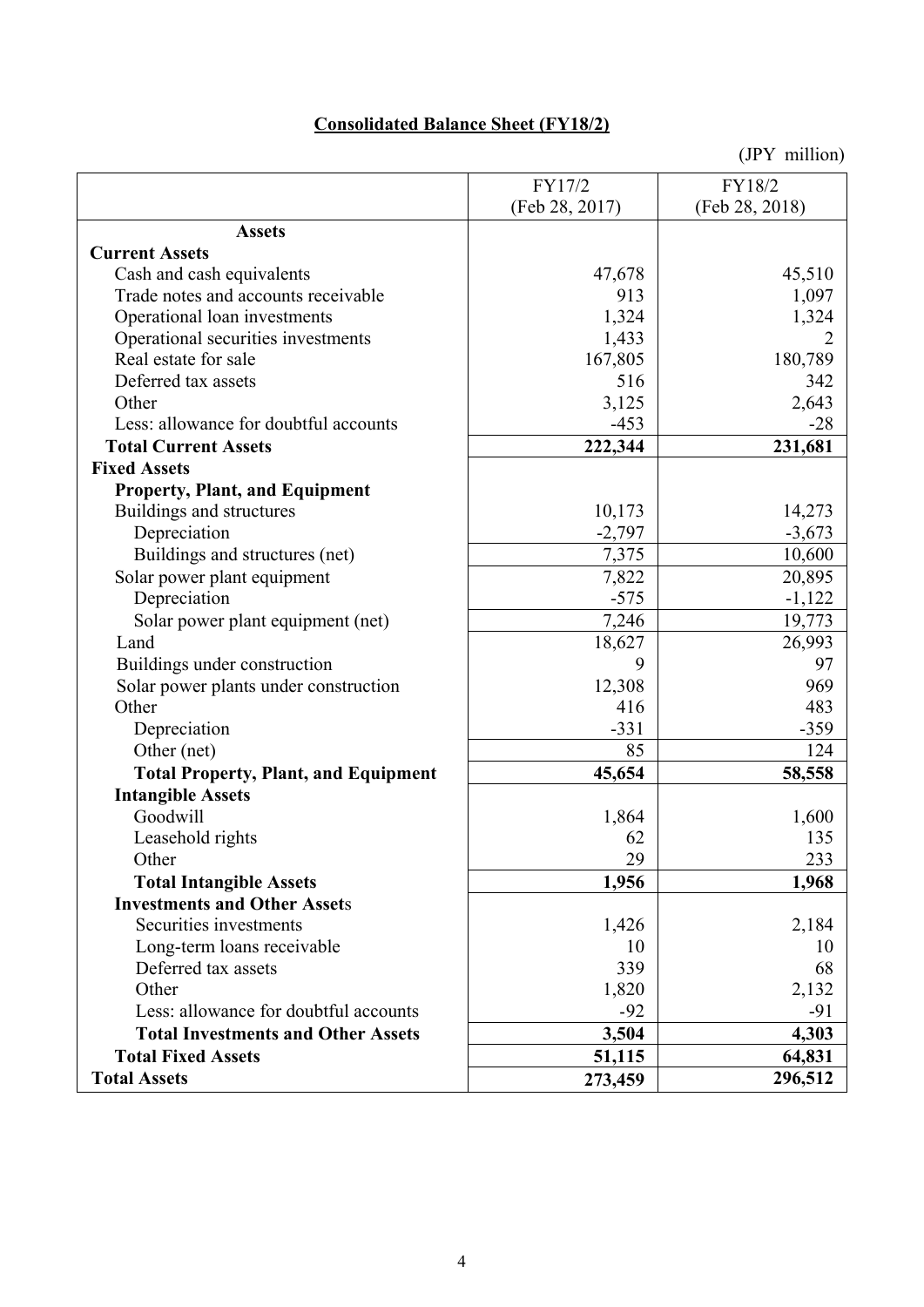|                                                 | FY17/2         | FY18/2         |
|-------------------------------------------------|----------------|----------------|
|                                                 | (Feb 28, 2017) | (Feb 28, 2018) |
| <b>Liabilities</b>                              |                |                |
| <b>Current Liabilities</b>                      |                |                |
| Trade notes and accounts payable                | 110            |                |
| Short-term loans                                | 805            | 1,042          |
| Short-term non-recourse loans                   | 611            |                |
| Bonds (due within one year)                     | 112            | 112            |
| Long-term loans (due within one year)           | 5,209          | 4,449          |
| Long-term non-recourse loans (due within        |                |                |
| one year)                                       | 6,825          | 3,921          |
| Income taxes payable                            | 1,655          | 1,609          |
| Deferred tax liabilities                        | 62             | 494            |
| <b>Accrued bonuses</b>                          | 36             | 34             |
| Other current liabilities                       | 4,119          | 4,652          |
| <b>Total Current Liabilities</b>                | 19,548         | 16,316         |
| <b>Long-Term Liabilities</b>                    |                |                |
| <b>Bonds</b>                                    | 632            | 520            |
| Non-recourse bonds                              | 100            |                |
| Long-term loans                                 | 91,604         | 112,366        |
| Long-term non-recourse loans                    | 68,319         | 63,588         |
| Deferred tax liabilities                        | 1,147          | 1,744          |
| Long-term security deposits received            | 8,038          | 8,492          |
| Other long-term liabilities                     | 624            | 758            |
| <b>Total Long-Term Liabilities</b>              | 170,467        | 187,470        |
| <b>Total Liabilities</b>                        | 190,015        | 203,787        |
| <b>Net Assets</b>                               |                |                |
| <b>Shareholders' Equity</b>                     |                |                |
| Capital                                         | 26,650         | 26,723         |
| Capital reserve                                 | 11,056         | 11,113         |
| Retained earnings                               | 42,840         | 54,324         |
| Treasury shares                                 | $-15$          | $-2,995$       |
| <b>Total Shareholders' Equity</b>               | 80,532         | 89,165         |
| <b>Accumulated Other Comprehensive</b>          |                |                |
| <b>Income</b>                                   |                |                |
| Valuation gain (loss) on other securities       | 117            | 543            |
| Deferred gain (loss) on long-term interest rate | $-365$         | $-372$         |
| hedges                                          |                |                |
| Foreign currency translation adjustment         | 55             |                |
| <b>Total Accumulated Other Comprehensive</b>    | $-192$         | 171            |
| <b>Income</b>                                   |                |                |
| <b>Stock Options</b>                            | 491            | 666            |
| <b>Minority Interests</b>                       | 2,612          | 2,722          |
| <b>Total Net Assets</b>                         | 83,443         | 92,725         |
| <b>Total Liabilities and Net Assets</b>         | 273,459        | 296,512        |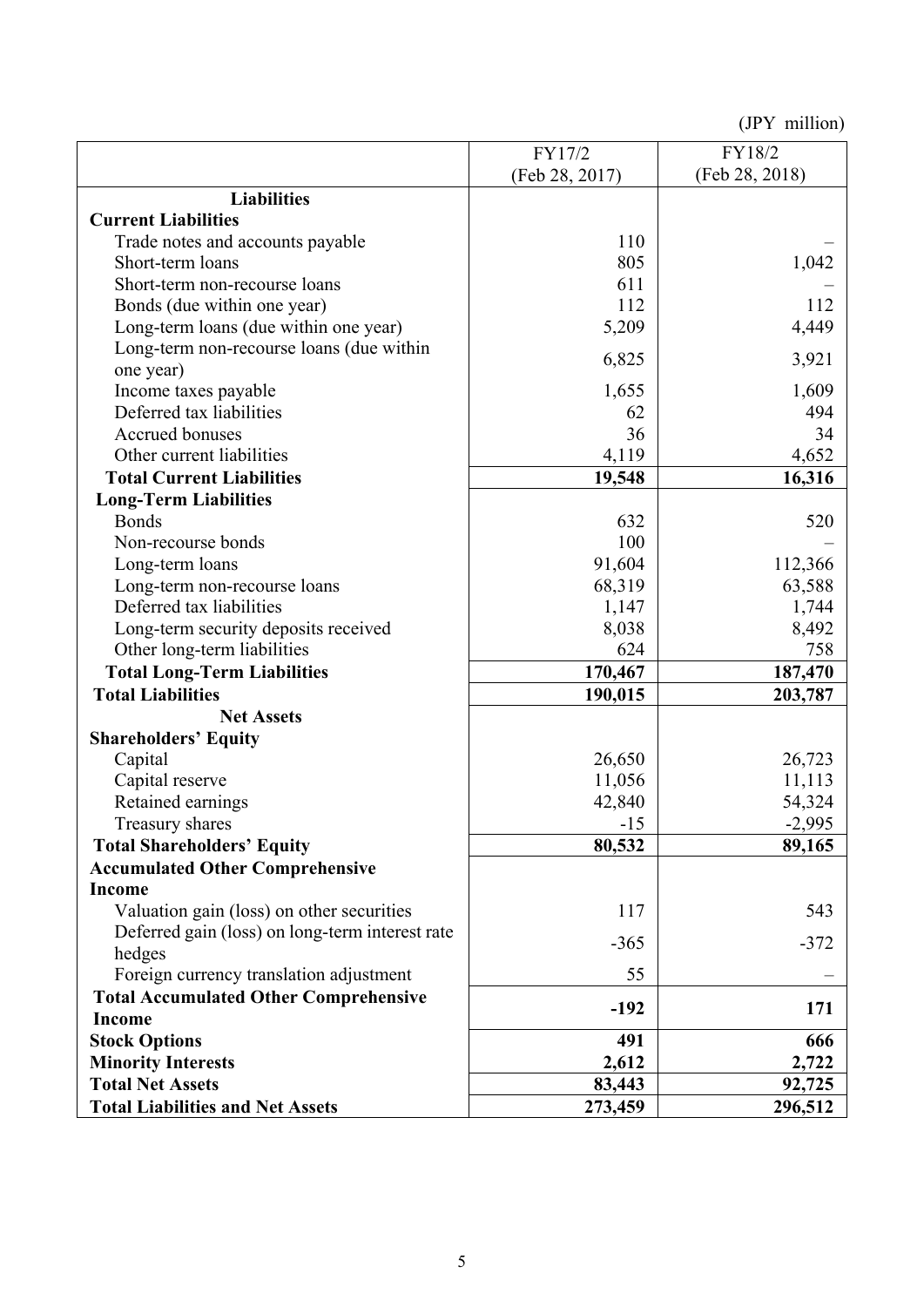# **Consolidated Income Statement (FY18/2)**

|                                            | FY17/2           | FY18/2           |
|--------------------------------------------|------------------|------------------|
|                                            | (Mar 1, 2016)    | (Mar 1, 2017)    |
|                                            | to Feb 28, 2017) | to Feb 28, 2018) |
| Revenue                                    | 109,253          | 57,846           |
| <b>Cost of Goods Sold</b>                  | 82,446           | 31,920           |
| <b>Gross Profit</b>                        | 26,806           | 25,925           |
| SG&A                                       | 5,025            | 5,067            |
| <b>Operating Profit</b>                    | 21,781           | 20,858           |
| <b>Non-Operating Income</b>                |                  |                  |
| Interest income                            |                  | 3                |
| Dividend income                            | 85               | 57               |
| Other                                      | 32               | 100              |
| <b>Total Non-Operating Income</b>          | 118              | 161              |
| <b>Non-Operating Expenses</b>              |                  |                  |
| Interest expense                           | 1,303            | 1,266            |
| Mark-to-market loss on long-term interest  | 38               |                  |
| rate hedges                                |                  | 244              |
| Debt financing-related fees                | 585              | 159              |
| Other                                      | 216              | 165              |
| <b>Total Non-Operating Expenses</b>        | 2,144            | 1,835            |
| <b>Recurring Profit</b>                    | 19,755           | 19,185           |
| <b>Extraordinary Gains</b>                 |                  |                  |
| Gain on sale of shares in affiliates       |                  | 1,221            |
| Gain on sale of securities investments     | 2,466            |                  |
| Other                                      |                  | 41               |
| <b>Total Extraordinary Gains</b>           | 2,466            | 1,263            |
| <b>Extraordinary Losses</b>                |                  |                  |
| Office move expenses                       | 31               |                  |
| Loss on disposal of fixed assets           |                  | 11               |
| Impairment loss                            | 1,090            | 327              |
| Earthquake-related damages                 | 244              |                  |
| <b>Other</b>                               | 224              |                  |
| <b>Total Extraordinary Losses</b>          | 1,590            | 339              |
| <b>Pre-Tax Net Income</b>                  | 20,630           | 20,109           |
| <b>Income Taxes - Current</b>              | 4,863            | 5,665            |
| <b>Income Taxes - Deferred</b>             | 573              | 258              |
| <b>Total Income Taxes</b>                  | 5,436            | 5,923            |
| <b>Pre-Minority Interest Net Income</b>    | 15,194           | 14,185           |
| <b>Net Income Attributable to Minority</b> | 299              | 167              |
| <b>Interests</b>                           |                  |                  |
| <b>Net Income</b>                          | 14,894           | 14,018           |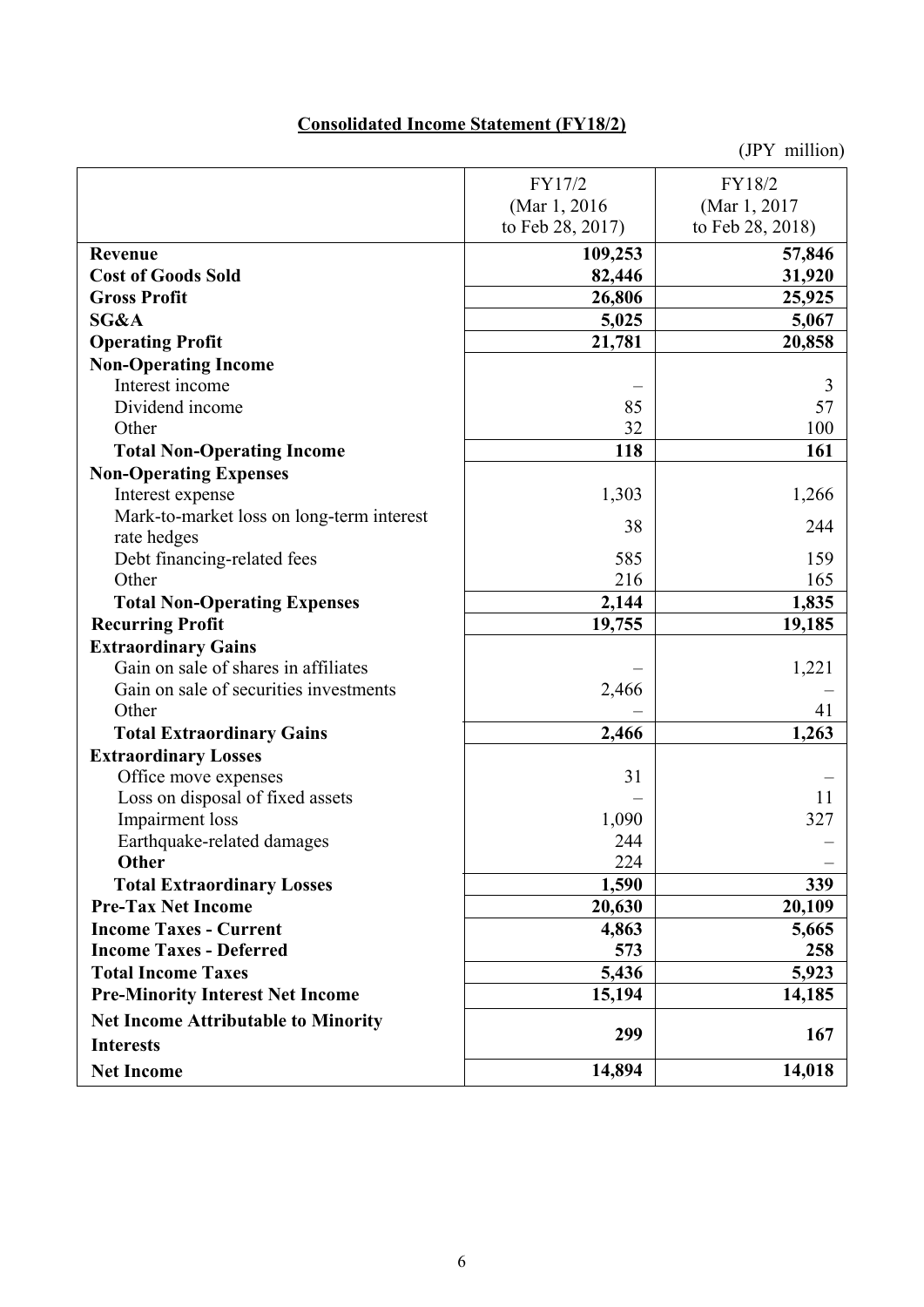| <b>Consolidated Statement of Comprehensive Income (FY18/2)</b> |
|----------------------------------------------------------------|
|----------------------------------------------------------------|

|                                                 | FY17/2           | FY18/2           |
|-------------------------------------------------|------------------|------------------|
|                                                 | (Mar 1, 2016)    | (Mar 1, 2017)    |
|                                                 | to Feb 28, 2017) | to Feb 28, 2018) |
| <b>Net Income</b>                               | 15,194           | 14,185           |
| <b>Other Comprehensive Income</b>               |                  |                  |
| Valuation gain (loss) on other securities       | $-644$           | 415              |
| Deferred gain (loss) on long-term interest rate | $-113$           | $-7$             |
| hedges                                          |                  |                  |
| Foreign currency translation adjustment         | 27               | $-45$            |
| <b>Total Other Comprehensive Income</b>         | $-730$           | 362              |
| <b>Comprehensive Income</b>                     | 14,463           | 14,548           |
| Comprehensive income attributable to            | 14,169           | 14,392           |
| shareholders                                    |                  |                  |
| Comprehensive income attributable to minority   | 294              | 155              |
| interests                                       |                  |                  |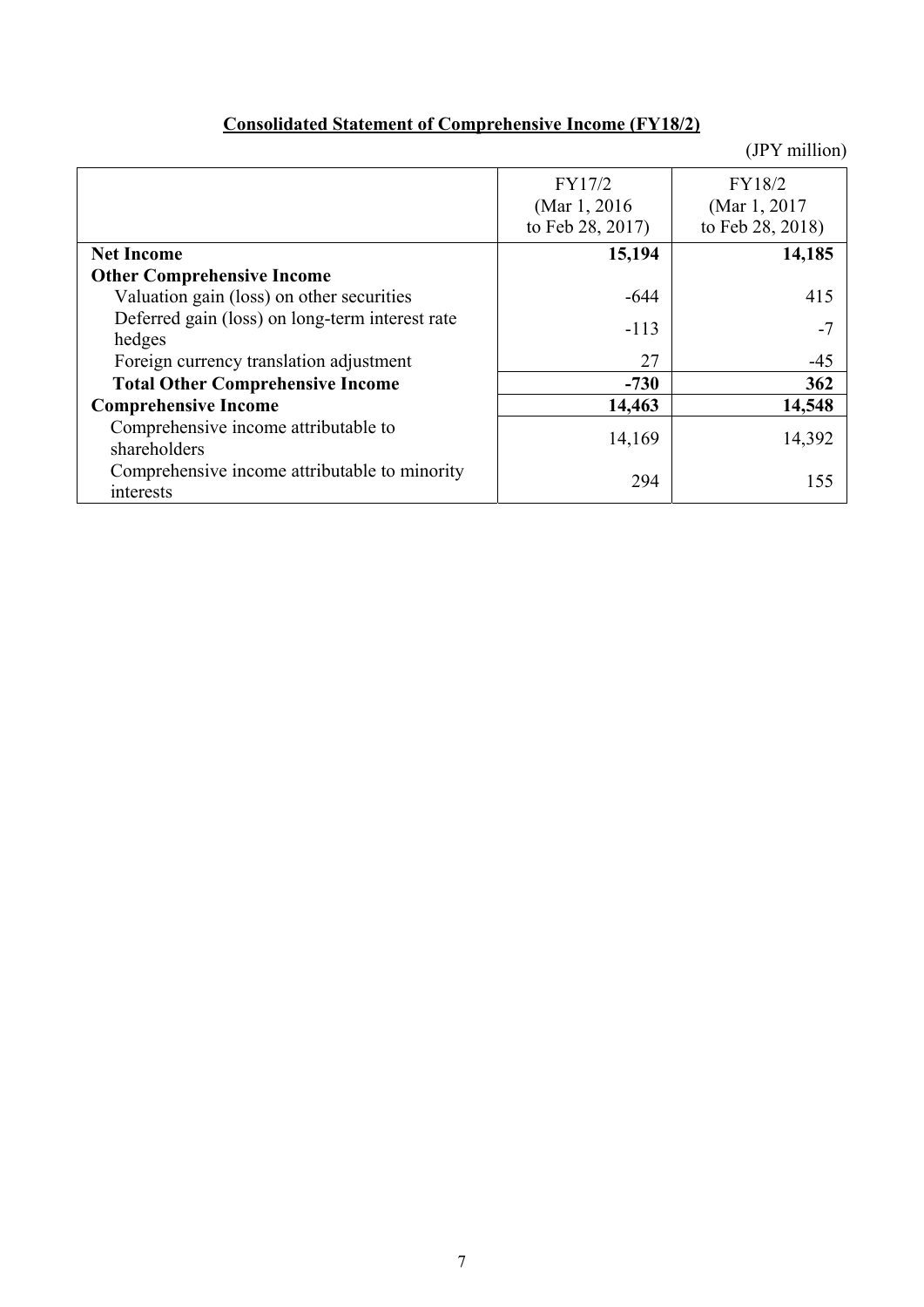# **Consolidated Statement of Changes in Shareholders' Equity**

(FY18/2 – Current Period)

|                                                     |         | Shareholders' Equity |                      |                           |                                  |  |  |  |  |
|-----------------------------------------------------|---------|----------------------|----------------------|---------------------------|----------------------------------|--|--|--|--|
|                                                     | Capital | Capital<br>Reserve   | Retained<br>Earnings | Treasury<br><b>Shares</b> | Total<br>Shareholders'<br>Equity |  |  |  |  |
| Balance as of March 1, 2017                         | 26,650  | 11,056               | 42,840               | $-15$                     | 80,532                           |  |  |  |  |
| Changes in the Current Fiscal                       |         |                      |                      |                           |                                  |  |  |  |  |
| Year                                                |         |                      |                      |                           |                                  |  |  |  |  |
| Share Issuance                                      | 72      | 72                   |                      |                           | 145                              |  |  |  |  |
| Dividend Payment                                    |         |                      | $-2,516$             |                           | $-2,516$                         |  |  |  |  |
| Net Income                                          |         |                      | 14,018               |                           | 14,018                           |  |  |  |  |
| Change in Consolidated<br>Subsidiaries              |         |                      | $-17$                |                           | $-17$                            |  |  |  |  |
| Share Buyback                                       |         |                      |                      | $-2,999$                  | $-2,999$                         |  |  |  |  |
| Sale of Treasury Shares <sup>1</sup>                |         | $-15$                |                      | 19                        |                                  |  |  |  |  |
| Changes in Items other than<br>Shareholders' Equity |         |                      |                      |                           |                                  |  |  |  |  |
| <b>Total Changes</b>                                | 72      | 57                   | 11,483               | $-2,980$                  | 8,633                            |  |  |  |  |
| Balance as of February 28,<br>2018                  | 26,723  | 11,113               | 54,324               | $-2,995$                  | 89,165                           |  |  |  |  |

|                                                           |                                                    | Other Comprehensive Income                                                        |                                    |                                             |                         |                       |                            |
|-----------------------------------------------------------|----------------------------------------------------|-----------------------------------------------------------------------------------|------------------------------------|---------------------------------------------|-------------------------|-----------------------|----------------------------|
|                                                           | Valuation<br>Gain (Loss)<br>on Other<br>Securities | Deferred<br>Gain (Loss)<br>on Long-<br>Term<br>Interest Rate Adjustment<br>Hedges | Foreign<br>Currency<br>Translation | Total Other<br>Compre-<br>hensive<br>Income | <b>Stock</b><br>Options | Minority<br>Interests | <b>Total Net</b><br>Assets |
| Balance as of<br>March 1, 2017                            | 117                                                | $-365$                                                                            | 55                                 | $-192$                                      | 491                     | 2,612                 | 83,443                     |
| Changes in the<br><b>Current Fiscal Year</b>              |                                                    |                                                                                   |                                    |                                             |                         |                       |                            |
| Share Issuance                                            |                                                    |                                                                                   |                                    |                                             |                         |                       | 145                        |
| Dividend Payment                                          |                                                    |                                                                                   |                                    |                                             |                         |                       | $-2,516$                   |
| Net Income                                                |                                                    |                                                                                   |                                    |                                             |                         |                       | 14,018                     |
| Change in<br>Consolidated<br>Subsidiaries                 |                                                    |                                                                                   |                                    |                                             |                         |                       | $-17$                      |
| Share Buyback                                             |                                                    |                                                                                   |                                    |                                             |                         |                       | $-2,999$                   |
| Sale of Treasury<br>Shares <sup>1</sup>                   |                                                    |                                                                                   |                                    |                                             |                         |                       | 4                          |
| Changes in Items<br>other than<br>Shareholders'<br>Equity | 426                                                | $-7$                                                                              | $-55$                              | 363                                         | 175                     | 110                   | 649                        |
| <b>Total Changes</b>                                      | 426                                                | $-7$                                                                              | $-55$                              | 363                                         | 175                     | 110                   | 9,282                      |
| Balance as of<br>February 28, 2018                        | 543                                                | $-372$                                                                            |                                    | 171                                         | 666                     | 2,722                 | 92,725                     |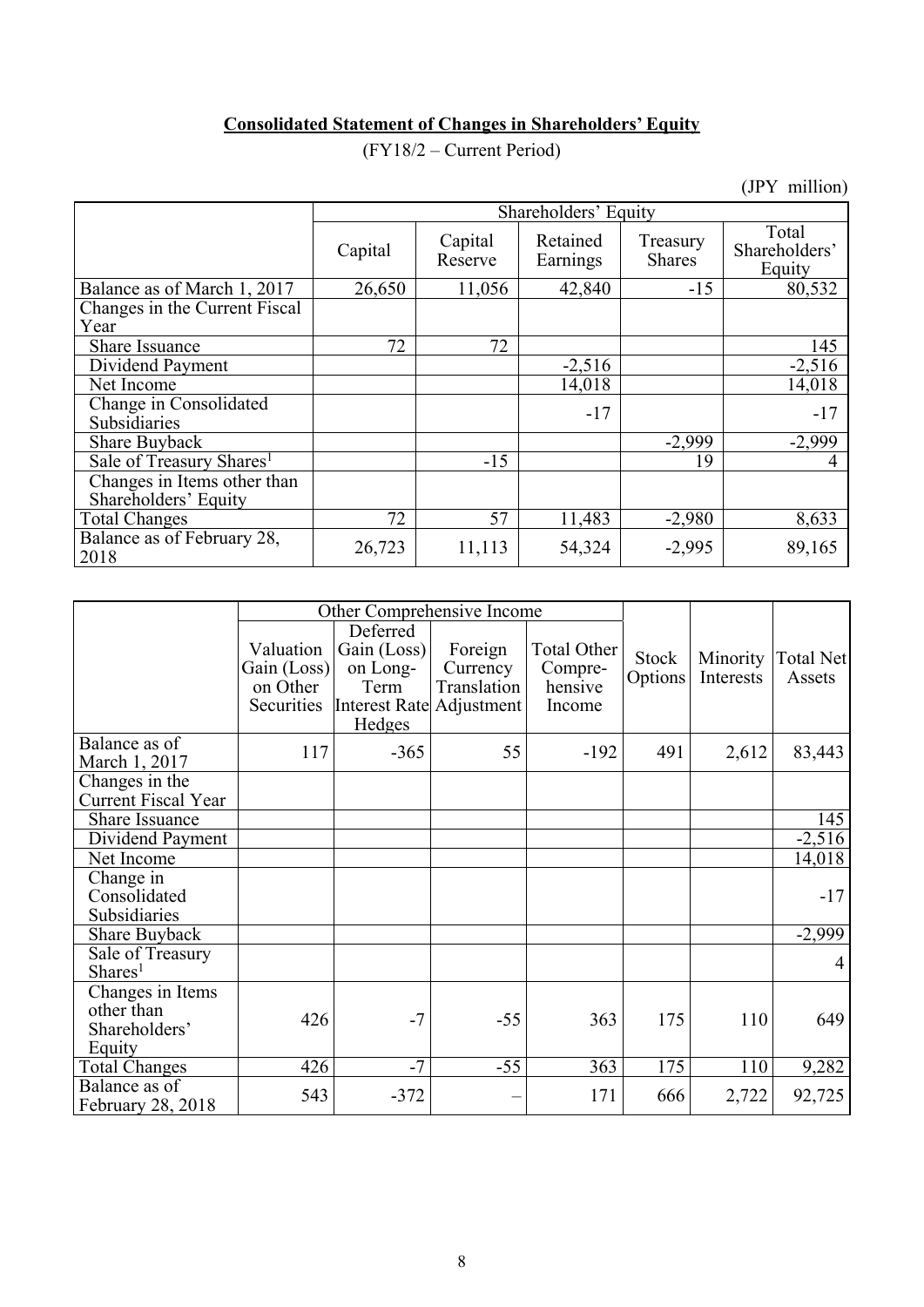|                                                     | Shareholders' Equity |                    |                      |                           |                                  |  |  |  |  |
|-----------------------------------------------------|----------------------|--------------------|----------------------|---------------------------|----------------------------------|--|--|--|--|
|                                                     | Capital              | Capital<br>Reserve | Retained<br>Earnings | Treasury<br><b>Shares</b> | Total<br>Shareholders'<br>Equity |  |  |  |  |
| Balance as of March 1, 2016                         | 26,575               | 10,968             | 29,454               | $-41$                     | 66,956                           |  |  |  |  |
| Changes in the Current Fiscal                       |                      |                    |                      |                           |                                  |  |  |  |  |
| Year                                                |                      |                    |                      |                           |                                  |  |  |  |  |
| Share Issuance                                      | 74                   | 74                 |                      |                           | 149                              |  |  |  |  |
| Dividend Payment                                    |                      |                    | $-1,504$             |                           | $-1,504$                         |  |  |  |  |
| Net Income                                          |                      |                    | 14,894               |                           | 14,894                           |  |  |  |  |
| Change in Consolidated<br>Subsidiaries              |                      |                    | $-3$                 |                           | $-3$                             |  |  |  |  |
| <b>Share Buyback</b>                                |                      |                    |                      |                           |                                  |  |  |  |  |
| Sale of Treasury Shares <sup>1</sup>                |                      | 13                 |                      | 26                        | 39                               |  |  |  |  |
| Changes in Items other than<br>Shareholders' Equity |                      |                    |                      |                           |                                  |  |  |  |  |
| <b>Total Changes</b>                                | 74                   | 88                 | 13,386               | 26                        | 13,575                           |  |  |  |  |
| Balance as of February 28,<br>2017                  | 26,650               | 11,056             | 42,840               | $-15$                     | 80,532                           |  |  |  |  |

|                                                           |                                                    | Other Comprehensive Income                                                        |                                    |                                                    |                  |                       |                     |
|-----------------------------------------------------------|----------------------------------------------------|-----------------------------------------------------------------------------------|------------------------------------|----------------------------------------------------|------------------|-----------------------|---------------------|
|                                                           | Valuation<br>Gain (Loss)<br>on Other<br>Securities | Deferred<br>Gain (Loss)<br>on Long-<br>Term<br>Interest Rate Adjustment<br>Hedges | Foreign<br>Currency<br>Translation | <b>Total Other</b><br>Compre-<br>hensive<br>Income | Stock<br>Options | Minority<br>Interests | Total Net<br>Assets |
| Balance as of<br>March 1, 2016                            | 761                                                | $-251$                                                                            | 23                                 | 533                                                | 319              | 4,357                 | 72,166              |
| Changes in the<br><b>Current Fiscal Year</b>              |                                                    |                                                                                   |                                    |                                                    |                  |                       |                     |
| <b>Share Issuance</b>                                     |                                                    |                                                                                   |                                    |                                                    |                  |                       | 149                 |
| Dividend Payment                                          |                                                    |                                                                                   |                                    |                                                    |                  |                       | $-1,504$            |
| Net Income                                                |                                                    |                                                                                   |                                    |                                                    |                  |                       | 14,894              |
| Change in<br>Consolidated<br>Subsidiaries                 |                                                    |                                                                                   |                                    |                                                    |                  |                       | $-3$                |
| Share Buyback<br>Sale of Treasury<br>Shares <sup>1</sup>  |                                                    |                                                                                   |                                    |                                                    |                  |                       | 39                  |
| Changes in Items<br>other than<br>Shareholders'<br>Equity | $-643$                                             | $-113$                                                                            | 32                                 | $-725$                                             | 172              | $-1,745$              | $-2,298$            |
| <b>Total Changes</b>                                      | $-643$                                             | $-113$                                                                            | 32                                 | $-725$                                             | 172              | $-1,745$              | 11,277              |
| Balance as of<br>February 28, 2017                        | 117                                                | $-365$                                                                            | 55                                 | $-192$                                             | 491              | 2,612                 | 83,443              |

<sup>1</sup> Treasury Shares sold to Ichigo employees at the exercise price of employee stock options.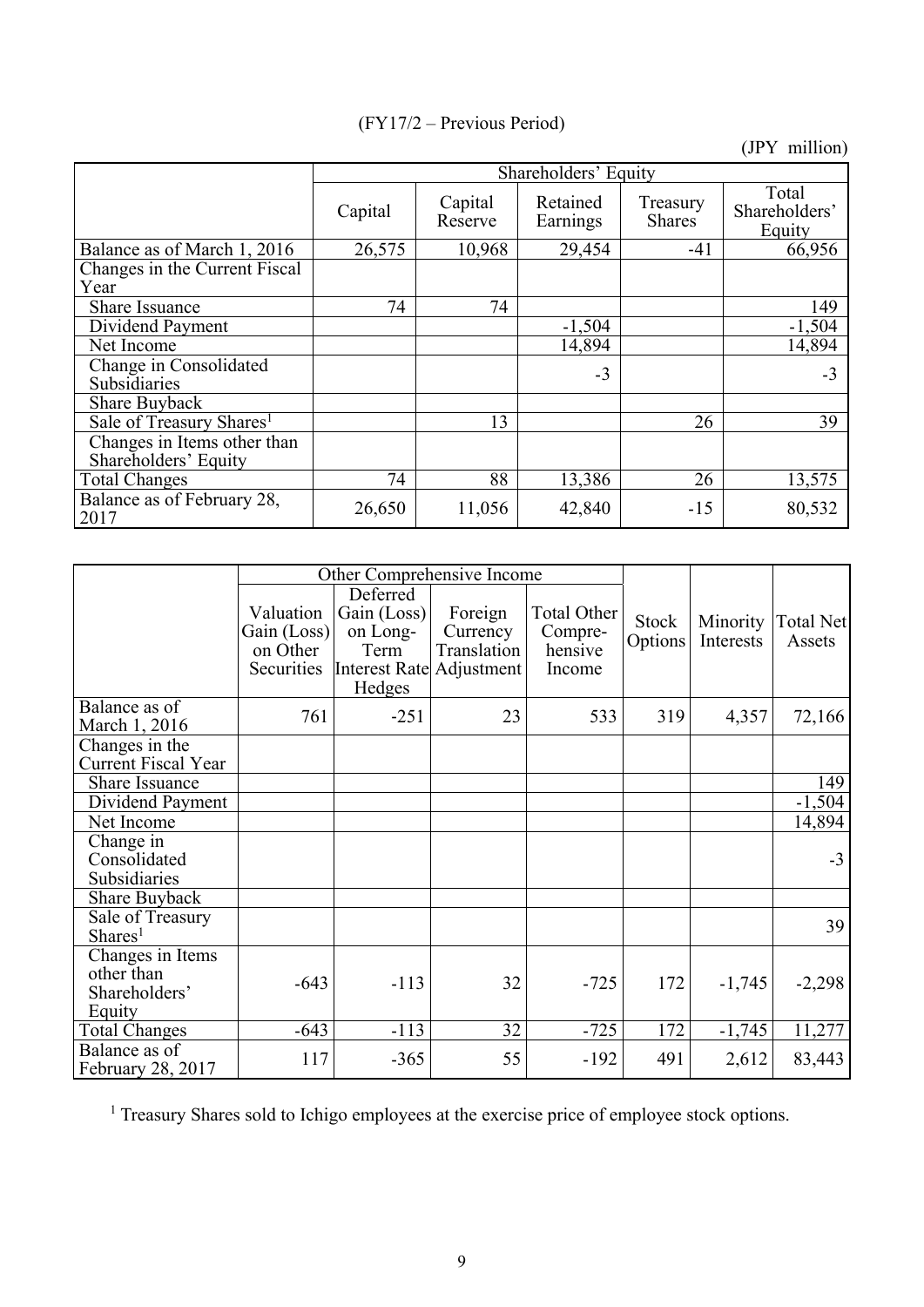|                                                    |                  | (JPY million)    |
|----------------------------------------------------|------------------|------------------|
|                                                    | FY17/2           | FY18/2           |
|                                                    | (Mar 1, 2016)    | (Mar 1, 2017)    |
|                                                    | to Feb 28, 2017) | to Feb 28, 2018) |
| <b>Cash Flow from Operations:</b>                  |                  |                  |
| Pre-tax net income                                 | 20,630           | 20,109           |
| Depreciation                                       | 778              | 1,015            |
| Share-based compensation expenses                  | 223              | 215              |
| Amortization of goodwill                           | 141              | 111              |
| Increase (decrease) in accrued bonuses             | 23               | 32               |
| Increase (decrease) in allowance for doubtful      |                  | $-355$           |
| accounts                                           | $-3$             |                  |
| Interest and dividend income                       | $-85$            | $-61$            |
| Interest expense                                   | 1,303            | 1,266            |
| Loss (gain) on sale of shares in affiliates        |                  | $-1,221$         |
| Loss (gain) on sale of securities investments      | $-2,466$         |                  |
| <b>Impairment</b> loss                             | 1,090            | 327              |
| Decrease (increase) in trading notes and           | $-367$           | $-468$           |
| receivables                                        |                  |                  |
| Decrease (increase) in operational securities      | 2,727            | 1,663            |
| investments                                        |                  |                  |
| Decrease (increase) in real estate for sale        | $-6,303$         | $-8,112$         |
| Decrease (increase) in solar power plants for sale | 7,251            | 996              |
| Decrease (increase) in advances paid               | $-190$           | 871              |
| Decrease (increase) in prepaid expenses            | 138              | $-13$            |
| Decrease (increase) in accounts receivable         | $-193$           | $-10$            |
| Increase (decrease) in accounts payable            | 204              | 573              |
| Increase (decrease) in accrued expenses            | 92               | $-285$           |
| Increase (decrease) in advances received           | $-49$            | 30               |
| Increase (decrease) in security deposits received  | $-667$           | 125              |
| Other                                              | 1,183            | 722              |
| <b>Sub-Total</b>                                   | 25,460           | 17,532           |
| Interest and dividend income received              | 85               | 61               |
| Interest expense paid                              | $-1,146$         | $-1,135$         |
| Income taxes paid                                  | $-4,005$         | $-5,868$         |
| Income taxes refunded                              | 1,153            | 14               |
| <b>Net Cash from (Used for) Operations</b>         | 21,547           | 10,603           |

## **Consolidated Cash Flow Statement (FY18/2)**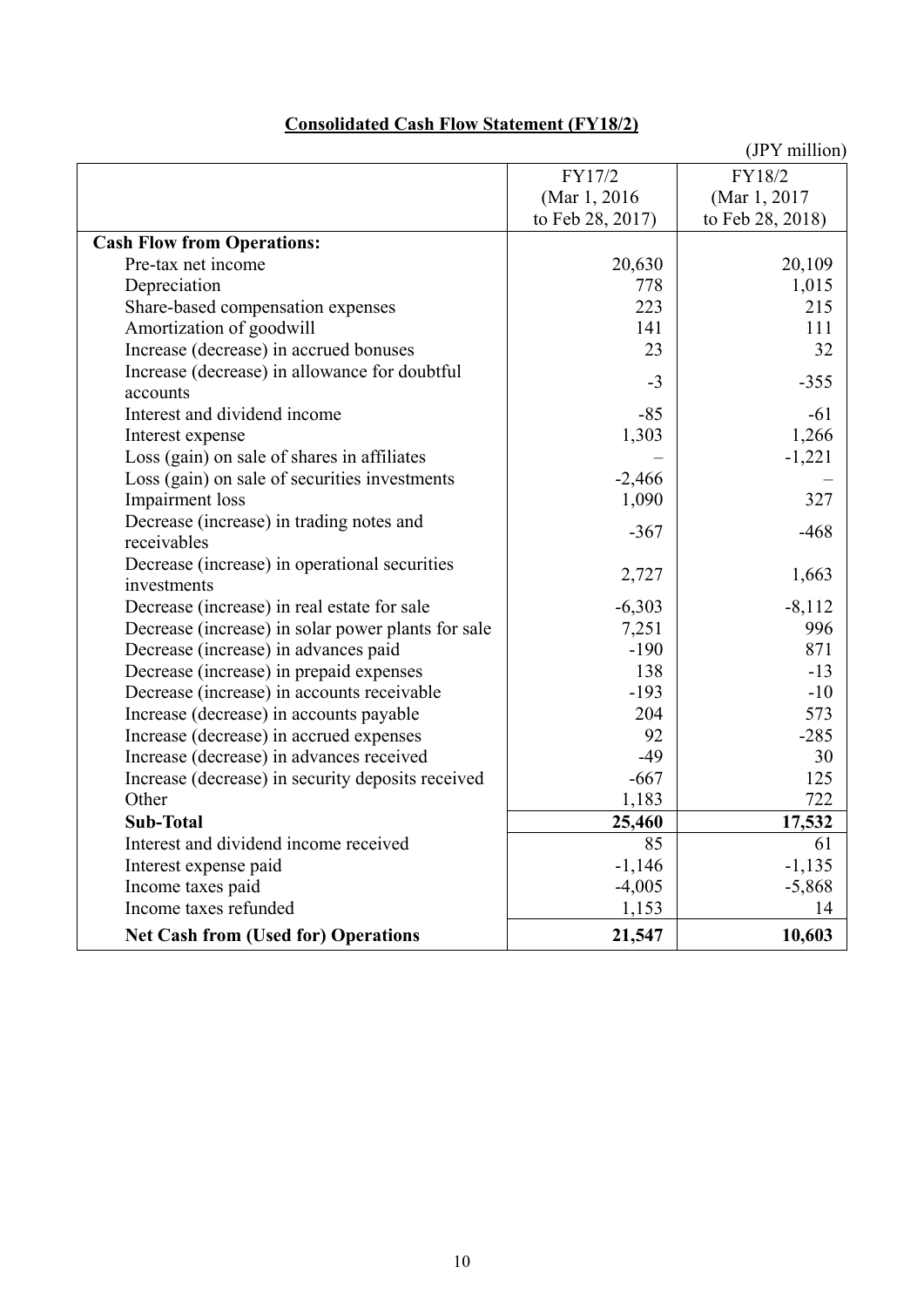|                                                                                        | FY17/2           | FY18/2           |
|----------------------------------------------------------------------------------------|------------------|------------------|
|                                                                                        | (Mar 1, 2016)    | (Mar 1, 2017)    |
|                                                                                        | to Feb 28, 2017) | to Feb 28, 2018) |
| <b>Cash Flow from Investments:</b>                                                     |                  |                  |
| Payments into time deposits                                                            | $-6,100$         | -6               |
| Redemptions of time deposits                                                           | 201              |                  |
| Acquisition of securities investments                                                  | $-300$           | $-140$           |
| Proceeds from sale of securities investments                                           | 6,136            |                  |
| Acquisition of property, plant, and equipment                                          | $-11,719$        | $-4,796$         |
| Acquisition of intangible assets                                                       | $-1$             | $-83$            |
| Payments of SPC capital contributions                                                  | $-63$            | $-28$            |
| Payments of security deposits                                                          | $-5$             | $-36$            |
| Redemptions of security deposits                                                       | 10               |                  |
| Acquisition of subsidiary shares resulting in                                          |                  |                  |
| change of consolidation scope                                                          | $-93$            | $-2,619$         |
| Sale of subsidiary shares resulting in change of                                       |                  |                  |
| consolidation scope                                                                    |                  | 2,096            |
| Other                                                                                  | 1                | $-32$            |
| <b>Net Cash from (Used for) Investments</b>                                            | $-11,933$        | $-5,645$         |
| <b>Cash Flow from Financing:</b>                                                       |                  |                  |
| Net increase (decrease) in short-term loans                                            | $-1,383$         | $-306$           |
| Net increase (decrease) in short-term                                                  |                  |                  |
| non-recourse loans                                                                     | 532              | $-611$           |
| Proceeds from bond issuance                                                            | 785              |                  |
| Repayment of maturing bond principal to                                                |                  |                  |
| bondholders                                                                            | $-56$            | $-112$           |
| Repayment of maturing non-recourse bond                                                |                  |                  |
| principal to bondholders                                                               |                  | $-100$           |
| Proceeds from long-term loans                                                          | 55,674           | 32,660           |
| Repayment of long-term loans                                                           | $-61,221$        | $-13,402$        |
| Proceeds from long-term non-recourse loans                                             | 30,850           | 3,518            |
| Repayment of long-term non-recourse loans                                              | $-15,400$        | $-22,366$        |
| Proceeds from employee exercise of stock options                                       | 137              | 110              |
| Share buyback                                                                          |                  | $-2,999$         |
| Payments to minority interests                                                         | $-2,000$         |                  |
| Dividends paid                                                                         | $-1,501$         | $-2,513$         |
| Dividends paid to minority interests                                                   | $-39$            |                  |
| <b>Net Cash from (Used for) Financing</b>                                              | 6,377            | $-6,124$         |
| <b>Effect of Exchange Rate Changes</b>                                                 |                  |                  |
| on Cash and Cash Equivalents                                                           | $-2$             | $-3$             |
| <b>Increase (Decrease) in Cash and Cash Equivalents</b>                                | 15,988           | $-1,169$         |
| <b>Cash and Cash Equivalents at Beginning of Period</b>                                | 28,368           | 41,369           |
| <b>Cash and Cash Equivalents Resulting from</b><br><b>Exclusion from Consolidation</b> | $-2,988$         | $-834$           |
| <b>Cash and Cash Equivalents at End of Period</b>                                      | 41,369           | 39,365           |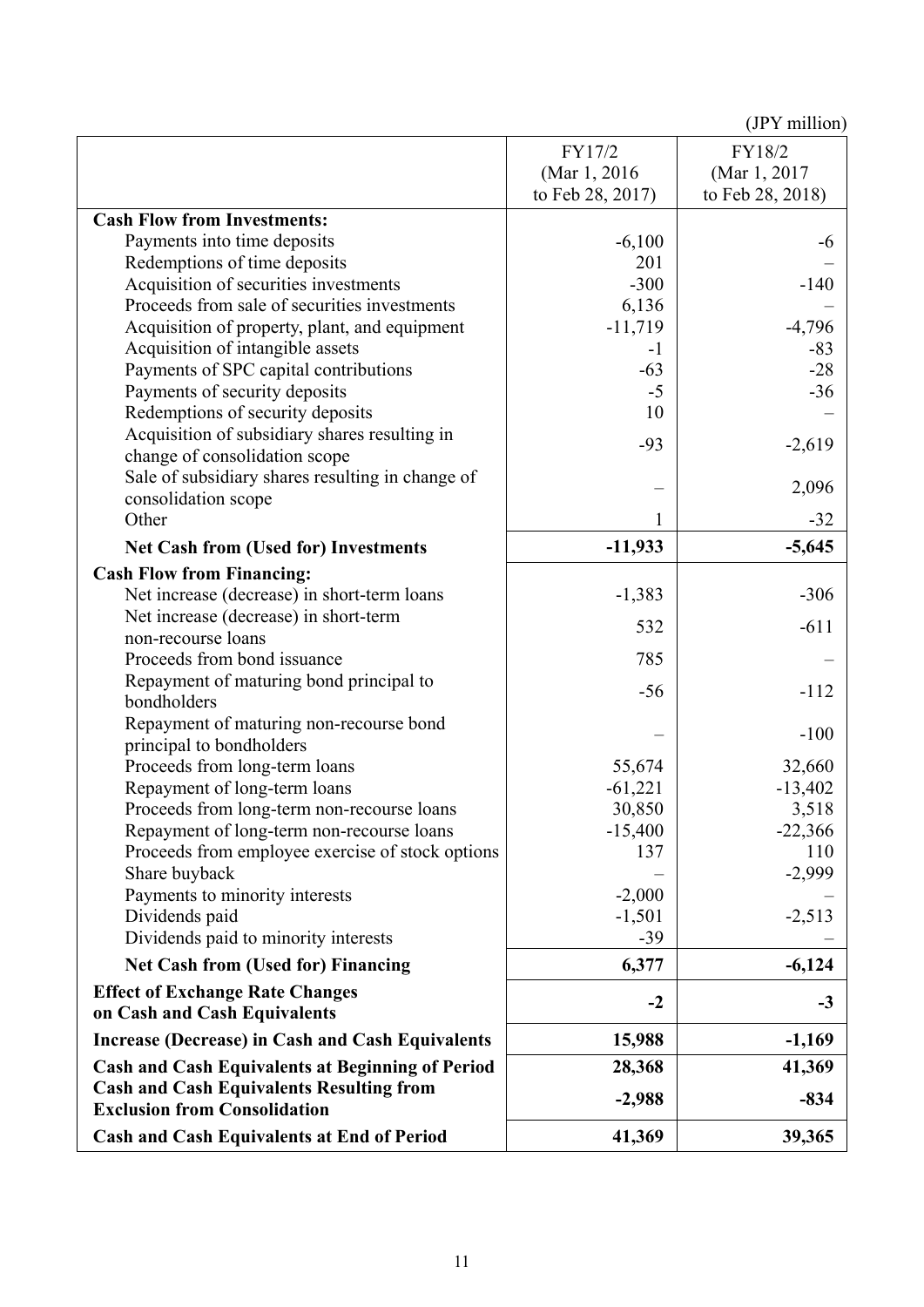## **Revenue, P&L, and Assets by Segment (Current FY18/2)**

|                                                                                                                                                      |                     | Segment   |                 |       | Amount  |                         |                                                               |
|------------------------------------------------------------------------------------------------------------------------------------------------------|---------------------|-----------|-----------------|-------|---------|-------------------------|---------------------------------------------------------------|
|                                                                                                                                                      | Asset<br>Management | Value-Add | Clean<br>Energy | Other | Total   | Adjustment <sup>2</sup> | Recorded in<br>Consolidated<br>Financial<br><b>Statements</b> |
| Revenue                                                                                                                                              |                     |           |                 |       |         |                         |                                                               |
| Revenue from<br>External<br>Customers                                                                                                                | 2,433               | 51,864    | 3,426           | 122   | 57,846  |                         | 57,846                                                        |
| Inter-Segment<br>Activities or<br>Reclassification                                                                                                   | 1,006               | 1         |                 |       | 1,008   | $-1,008$                |                                                               |
| Total                                                                                                                                                | 3,440               | 51,865    | 3,426           | 122   | 58,855  | $-1,008$                | 57,846                                                        |
| Segment $P\&L^1$                                                                                                                                     | 2,043               | 17,993    | 847             | $-50$ | 20,833  | 25                      | 20,858                                                        |
| Segment P&L<br>$De$ tails <sup>1</sup>                                                                                                               |                     |           |                 |       |         |                         |                                                               |
| <b>Stock Earnings</b><br>(Rental Income,<br>Ongoing AM<br>Fees, FIT Solar<br>Power Sale<br>Earnings, etc.)                                           | 1,662               | 7,900     | 555             |       |         |                         |                                                               |
| <b>Flow Earnings</b><br>(Profits on<br>Value-Add Real<br>Estate Sales,<br>Profits on Solar<br>Power Plant<br>Sales, AM<br>Performance<br>Fees, etc.) | 380                 | 10,092    | 292             |       |         |                         |                                                               |
| <b>Segment Assets</b>                                                                                                                                | 1,664               | 239,935   | 25,854          | 2,112 | 269,567 | 26,945                  | 296,512                                                       |
| Other                                                                                                                                                |                     |           |                 |       |         |                         |                                                               |
| Depreciation                                                                                                                                         |                     | 380       | 609             |       | 990     | 25                      | 1,015                                                         |
| <b>Impairment</b> loss                                                                                                                               |                     | 327       |                 |       | 327     |                         | 327                                                           |
| Increase in<br>Property, Plant,<br>and Equipment<br>and Intangible<br>Assets                                                                         |                     | 7,525     | 3,384           |       | 10,909  | 218                     | 11,127                                                        |

(Mar 1, 2017 to Feb 28, 2018) (JPY million)

<sup>1</sup> Segment P&L is on an Operating Profit basis.

<sup>2</sup> The Adjustment to Segment P&L (JPY 25 million) reflects transaction eliminations and corporate expenses that were not allocated to the segments. The Adjustment to Segment Assets (JPY 26,945 million) reflects corporate assets, such as cash and cash equivalents, that were not allocated to the segments. The Adjustment to Depreciation (JPY 25 million) reflects depreciation of corporate assets that were not allocated to the segments. The Adjustment to Increase in Property, Plant, and Equipment and Intangible Assets (JPY 218 million) reflects corporate assets that were not allocated to the segments.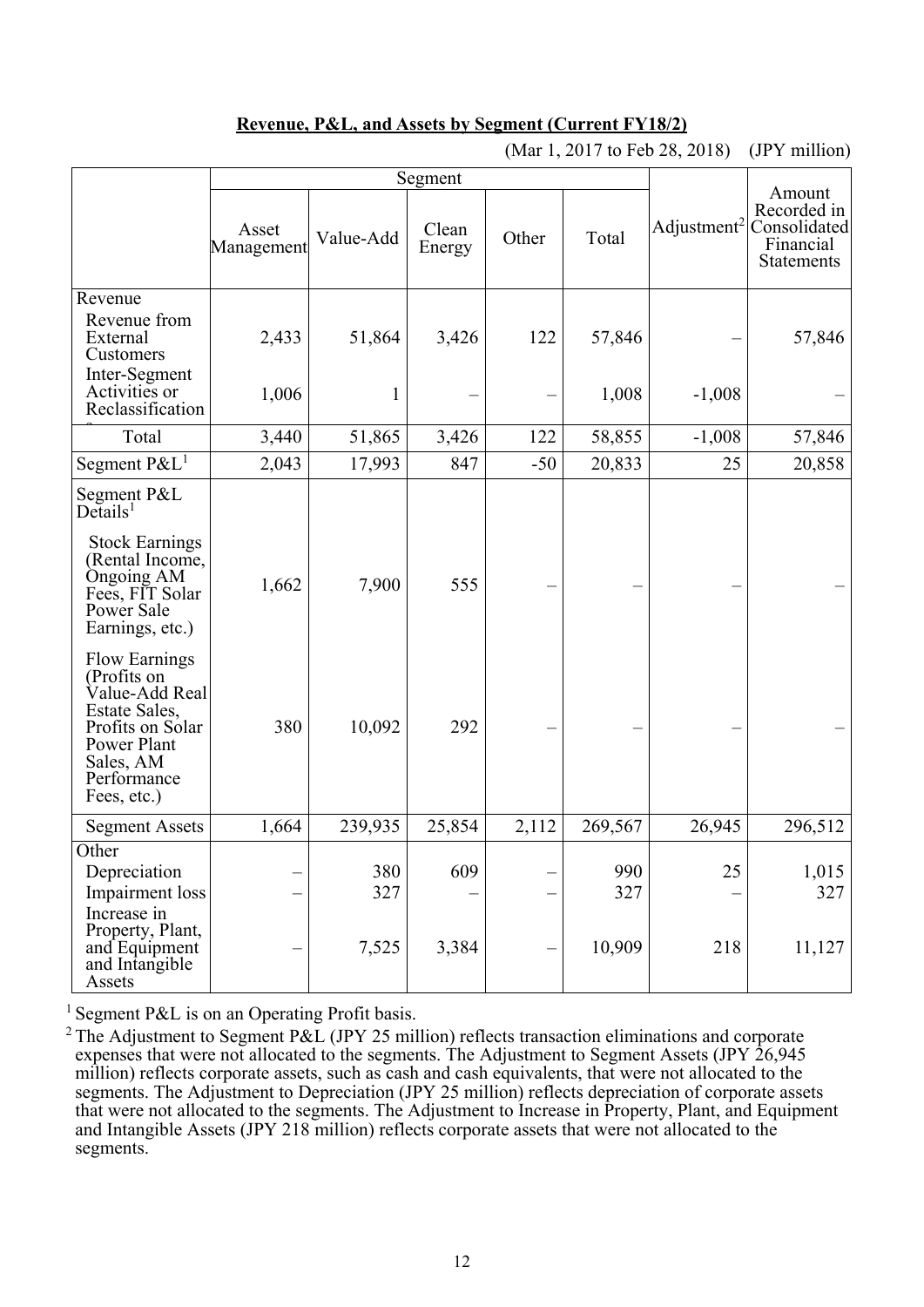## **Revenue, P&L, and Assets by Segment (Previous FY17/2)**

|                                                                                                                                                      |                     | Segment        |                 |        |              |                         |                                                                         |
|------------------------------------------------------------------------------------------------------------------------------------------------------|---------------------|----------------|-----------------|--------|--------------|-------------------------|-------------------------------------------------------------------------|
|                                                                                                                                                      | Asset<br>Management | Value-Add      | Clean<br>Energy | Other  | Total        | Adjustment <sup>2</sup> | Amount<br>Recorded in<br>Consolidated<br>Financial<br><b>Statements</b> |
| Revenue                                                                                                                                              |                     |                |                 |        |              |                         |                                                                         |
| Revenue from<br>External<br>Customers                                                                                                                | 4,747               | 92,138         | 12,352          | 14     | 109,253      |                         | 109,253                                                                 |
| Inter-Segment<br>Activities or<br>Reclassification                                                                                                   | 1,422               | $\overline{4}$ |                 |        | 1,427        | $-1,427$                |                                                                         |
| Total                                                                                                                                                | 6,170               | 92,143         | 12,352          | 14     | 110,680      | $-1,427$                | 109,253                                                                 |
| Segment $P\&L^1$                                                                                                                                     | 2,326               | 16,213         | 3,301           | $-165$ | 21,676       | 104                     | 21,781                                                                  |
| Segment P&L<br>De <sup>1</sup>                                                                                                                       |                     |                |                 |        |              |                         |                                                                         |
| <b>Stock Earnings</b><br>(Rental Income,<br>Ongoing AM<br>Fees, FIT Solar<br>Power Sale<br>Earnings, etc.)                                           | 1,612               | 7,657          | 843             |        |              |                         |                                                                         |
| <b>Flow Earnings</b><br>(Profits on<br>Value-Add Real<br>Estate Sales,<br>Profits on Solar<br>Power Plant<br>Sales, AM<br>Performance<br>Fees, etc.) | 714                 | 8,555          | 2,457           |        |              |                         |                                                                         |
| <b>Segment Assets</b>                                                                                                                                | 2,821               | 213,245        | 22,208          | 1,906  | 240,182      | 33,277                  | 273,459                                                                 |
| Other<br>Depreciation<br>Impairment loss<br>Increase in                                                                                              | 6                   | 241<br>1,090   | 505             |        | 753<br>1,090 | 24                      | 778<br>1,090                                                            |
| Property, Plant,<br>and Equipment<br>and Intangible<br>Assets                                                                                        | 3                   | 58             | 11,499          |        | 11,561       | 41                      | 11,603                                                                  |

(Mar 1, 2016 to Feb 28, 2017) (JPY million)

<sup>1</sup> Segment P&L is on an Operating Profit basis.

<sup>2</sup> The Adjustment to Segment P&L (JPY 104 million) reflects transaction eliminations and corporate expenses that were not allocated to the segments. The Adjustment to Segment Assets (JPY 33,277 million) reflects corporate assets, such as cash and cash equivalents, that were not allocated to the segments. The Adjustment to Depreciation (JPY 24 million) reflects depreciation of corporate assets that were not allocated to the segments. The Adjustment to Increase in Property, Plant, and Equipment and Intangible Assets (JPY 41 million) reflects corporate assets that were not allocated to the segments.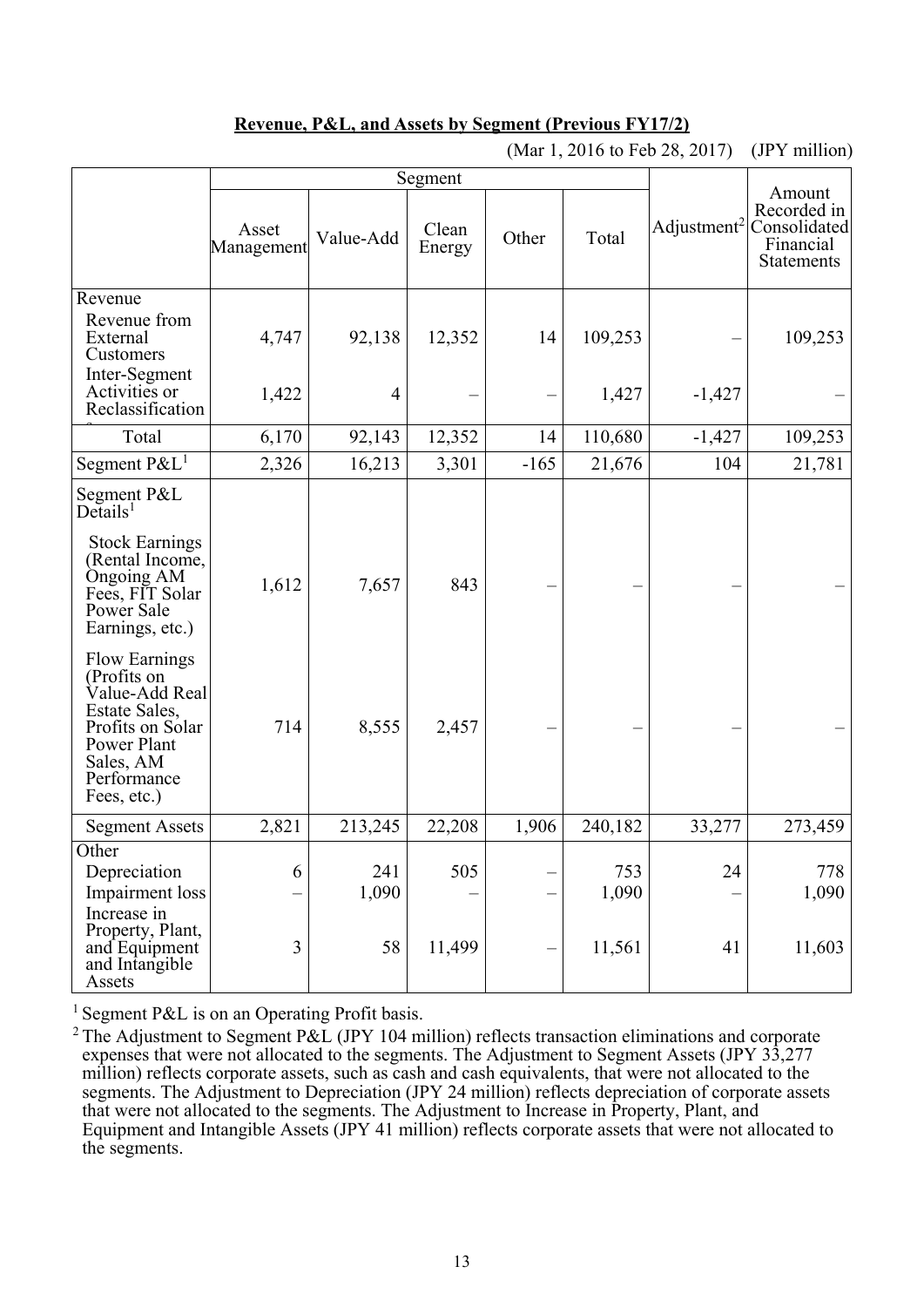## **Goodwill and Amortization by Segment (Current FY18/2)**

(Mar 1, 2017 to Feb 28, 2018)

## **Goodwill**

(JPY million)

|                                                       | Segment             |           |                 |       |       |  |       |                                                                                        |  |
|-------------------------------------------------------|---------------------|-----------|-----------------|-------|-------|--|-------|----------------------------------------------------------------------------------------|--|
|                                                       | Asset<br>Management | Value-Add | Clean<br>Energy | Other | Total |  |       | Amount<br>Recorded in<br>Adjustment   Consolidated  <br>Financial<br><b>Statements</b> |  |
| Amortization<br>during the fiscal<br>year             | 70                  | 25        | 15              |       | 111   |  | 111   |                                                                                        |  |
| Outstanding<br>balance as of the<br>end of the period | 912                 | 454       | 234             |       | 1,600 |  | 1,600 |                                                                                        |  |

## Negative Goodwill N/A

## **Goodwill and Amortization by Segment (Previous Period FY17/2)**

(Mar 1, 2016 to Feb 28, 2017)

## Goodwill

(JPY million)

|                                                       |                     | Segment   |                 |       |       |                                                                                        |
|-------------------------------------------------------|---------------------|-----------|-----------------|-------|-------|----------------------------------------------------------------------------------------|
|                                                       | Asset<br>Management | Value-Add | Clean<br>Energy | Other | Total | Amount<br>Recorded in<br>Adjustment   Consolidated  <br>Financial<br><b>Statements</b> |
| Amortization<br>during the fiscal<br>year             | 111                 | 15        | 14              |       | 141   | 141                                                                                    |
| Outstanding<br>balance as of the<br>end of the period | 1,519               | 94        | 249             |       | 1,864 | 1,864                                                                                  |

Negative Goodwill N/A